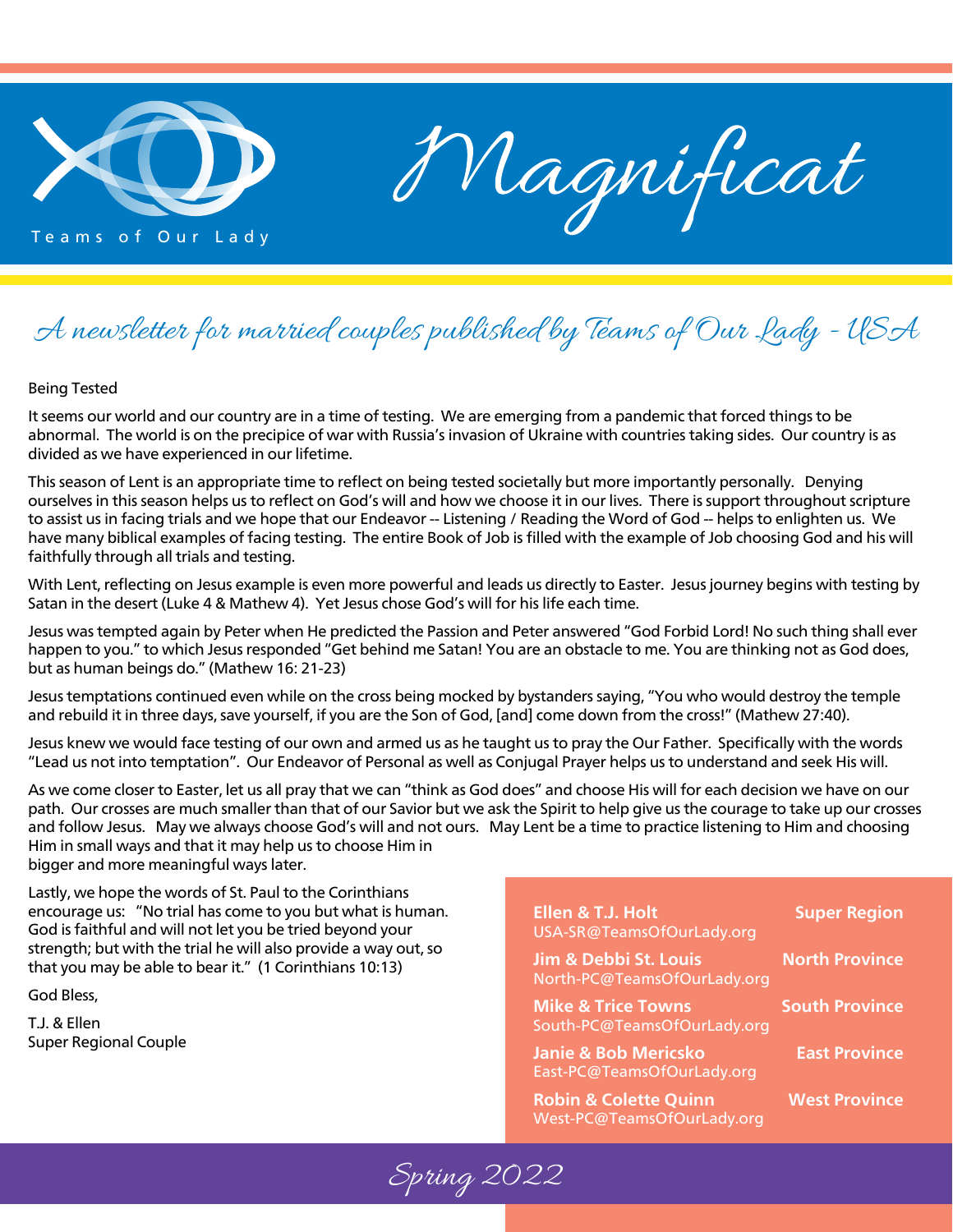## US TEAMS OF OUR LADY 2021 Annual Report

We are blessed to belong to a movement of many generous members that care about their marriage, marriages of others, our Movement and seeking Christ through the Endeavors and the ways of Teams. In many ways 2021 was a year of turnaround.

Many Teams are still struggling with meeting in-person while others are resuming more normal in-person meetings. We have heard from our members and see the impacts reflected in the numbers. The number of couples fell for the second year in a row and the number in piloting fell even more dramatically. Giving was down slightly from 2020 and the percent donating was down but the amount per donation was up. Expenses were down since many meetings and training were conducted virtually. We hope as we emerge from the shadow of the pandemic, that in-person meetings resume and benefit each US Team.





### YEAR AT A GLANCE

| 4,018                                                       |
|-------------------------------------------------------------|
| 791                                                         |
| <b>Spiritual Counselors/Advisors:</b><br>281                |
| \$212.13                                                    |
| 23.6%                                                       |
| \$324.00                                                    |
| \$0.00 (100% Volunteer)<br><b>Cost of Salaries:</b>         |
| 42 Books / Documents Translated                             |
| <b>Prayer Request Petitions:</b><br>71 Member requests sent |
| \$1,520                                                     |
| (reported for 2020 - 1290 Euro)                             |
| 15 couples praying or fasting for the Movement              |
| 1750 Books & 2000 Magnificat Cards                          |
| 2 editions with 5000 copies printed & mailed                |
|                                                             |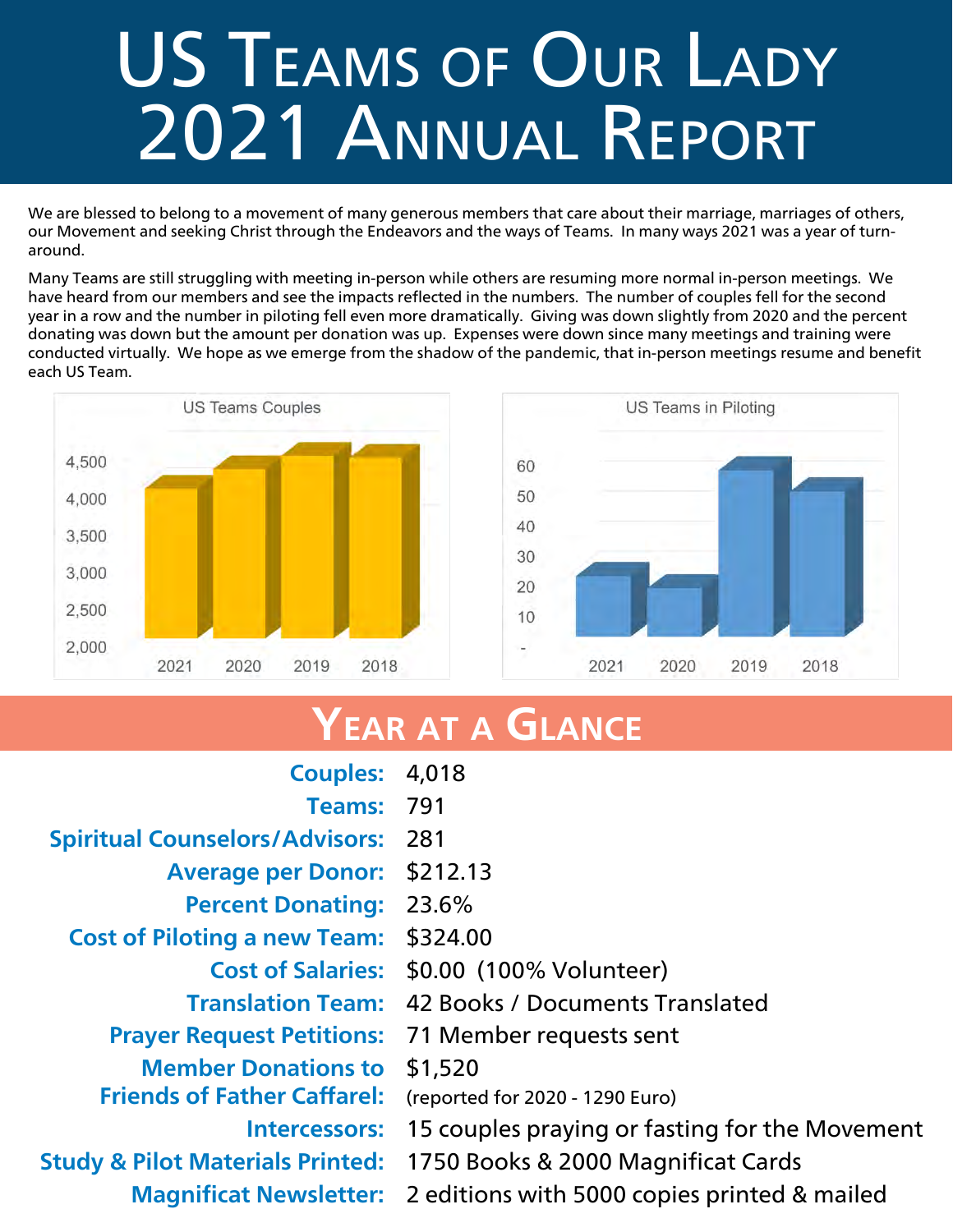## 2021 Financial Highlights

### Income

| <b>Checks &amp; Other</b>          |           | \$157,655 |  |
|------------------------------------|-----------|-----------|--|
| <b>Credit Cards</b>                | \$104,888 |           |  |
| <b>Interest &amp; Non-Donation</b> |           | \$2.224   |  |
| <b>TOTAL INCOME</b>                | \$264,766 |           |  |
| <b>BUDGET INCOME 2021</b>          |           | \$270,000 |  |

### **EXPENSES**

| <b>Printing</b>                      |               | \$55,703  |
|--------------------------------------|---------------|-----------|
| <b>Tithe</b>                         |               | \$ 54,791 |
| <b>Transportation &amp; Training</b> | \$            | 21,754    |
| <b>Postage</b>                       | \$            | 10,663    |
| <b>Website &amp; Computer</b>        | \$            | 8,040     |
| <b>Bank Charges</b>                  | $\frac{1}{2}$ | 3,457     |
| <b>Other</b>                         | \$            | 1,131     |
| <b>TOTAL EXPENSES</b>                |               | \$155,539 |
| <b>BUDGET EXPENSES</b>               |               | \$270,000 |





# The to Teams for a mazons mile **Donate to Teams for**

Just shop Smile.Amazon.com and select Teams Of Our Lady as your charity. Every time you spend, you passively donate to Teams. Donations only count on Smile.Amazon.com not Amazon.com. You can also activate on your mobile app.

This is not a replacement for annual contributions just an easy supplement.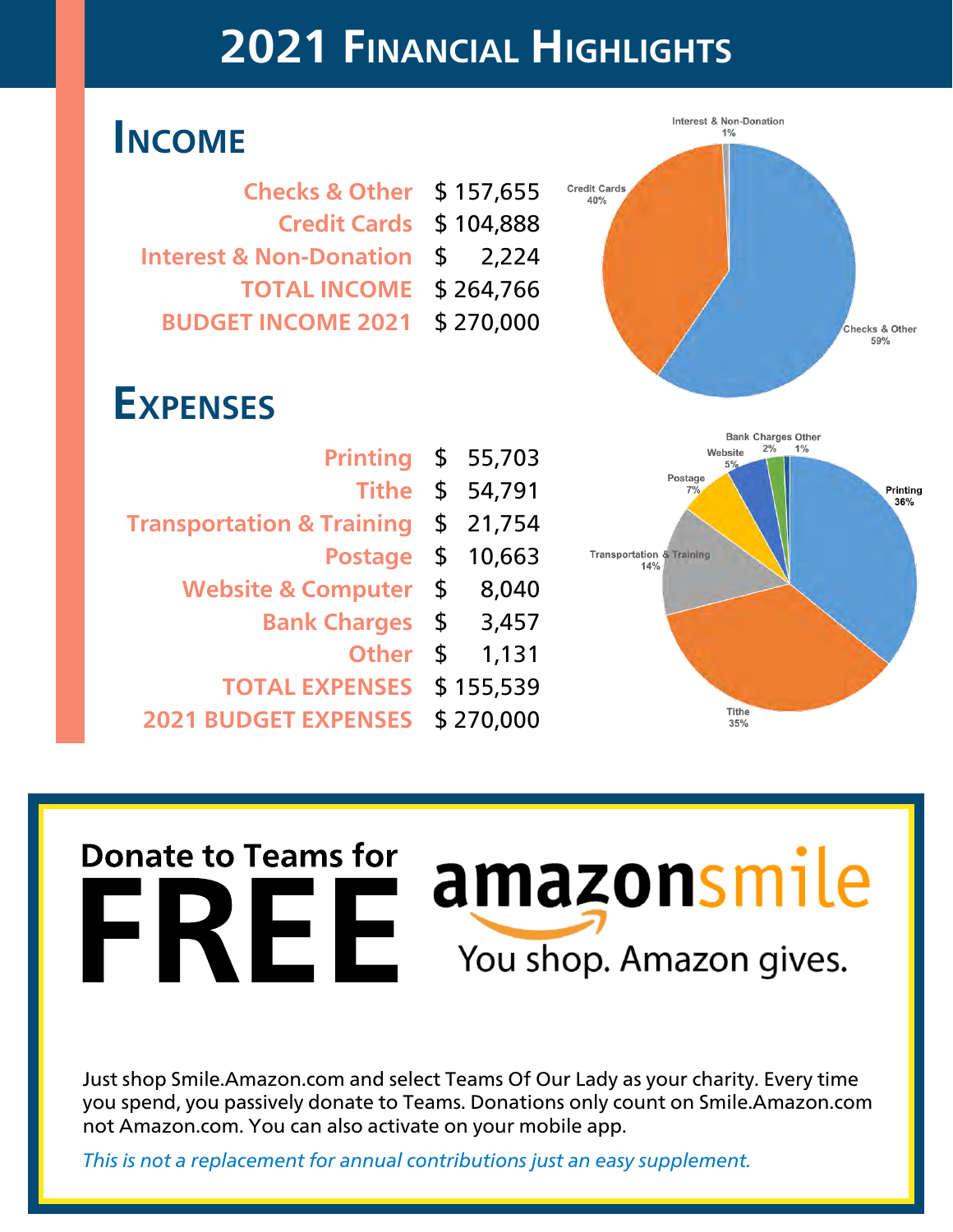#### God must see married love as something beautiful

Going up the river to its source you will find four young couples full of the ardor of their new love. Being committed Christians, they did not want to live out their love separate from their faith. Lacking perhaps precise notions of the doctrine of Christian marriage, a lively intuition nevertheless filled them with hope and led them to a priest. 'It is surely not possible that God should not think highly of this human love that enriches our lives and gives us so much joy. He must see it as something very beautiful and great; we want to know about it; you must reveal it to us'.

Listening to them I had no difficulty in guessing that I would disappoint them cruelly if I was simply to give them legal definitions or rules of morality. In similar circumstances, I had previously met with irony and disappointment: 'we speak to you of love and you reply family'. I wasn't much more knowledgeable than they were. At least, I had the conviction that, since love came from God and marriage was a divine institution, the divine concept of love and marriage must be infinitely more uplifting than could be imagined by these young men and women. My reply to them was: Let us seek together: let us join forces and set out on a journey of discovery'.

#### The early meetings

They were unforgettable meetings. There was the same climate of elation as one experiences setting out at dawn on a beautiful day for a hike in the mountains. Each member shared what he/she had to contribute: the priest his knowledge of the sacrament of marriage and Christian doctrine as a whole; the couples the experience of their springtime of love and marriage. There was no doubt that, to find what we were seeking, we must not confine ourselves to biological, psychological and sociological considerations; we had to go beyond purely legal and moral aspects. If marriage is a 'great mystery' as St Paul proclaims, it is only with the eyes of faith that one can plumb its divine treasures. Indeed, our meetings took place in an atmosphere of lively, inquiring and enthusiastic faith.

#### THE PLACE OF MARRIAGE IN GOD'S PLAN

Gradually, the eminent place of Christian marriage in God's great plan began to emerge. It seemed to us that it was entirely ordained to the glory of God; its purposes were the multiplication of sons and daughters of God and mutual help between husband and wife in the pursuit of holiness. There is no need to look elsewhere to progress towards the Lord: marriage is a sacred way; the Christian family is a living cell of the Church.

Not only is marriage part of God's plan, but it also reveals its treasures. This was one of the most joyful discoveries of these young minds avid for knowledge. With what concentration they applied themselves to decipher the parable of marriage! It was to this parable that the prophets had often turned to reveal the Covenant between God and his people Israel. It was also this parable that St Paul used to help us to glimpse the union of Christ with the Church. After him, the mystics could think of no better way to reveal to us the intimacy of love between Christ and the Christian soul than this parable of married love.

There was yet more to be discovered. Not only does the sacrament of Christian marriage represent the union of love between Christ and the Church, but it makes a couple participants in that union. What I mean to say is that, thanks to the sacrament of marriage, the love that unites Christ to the Church is the very same love that works to unite and give life and joy to a husband and wife.

Extract from 'Vocation and Itinerary' of the Teams of Our Lady First Teams pilgrimage to Rome,1959

#### BY KNOWING FATHER CAFFAREL, WE CAN BETTER BE THE LIGHT OF CHRIST IN THE WORLD AND aspire to holiness through fully living the Sacrament of Marriage.

We still have a wonderful opportunity to know Father Caffarel better, to see him and hear him speak. Recordings of Father Caffarel and the Novena for his Canonization are provided at neuvainecaffarel.equipes-notre-dame.com/en/. When Monique and I participated in his Novena last Fall, we were blown away by experiencing his love of Christ, devotion to prayer, faith, and passion for the beauty of the Sacrament of Marriage. Little did we know that when he talked, literally thousands upon thousands of Catholics filled his venues. He had a message for all generations. People were hungry then as they are today to understand how fully living the sacrament of marriage could be a path towards holiness. No wonder he is often called "The Prophet of Marriage". Another Teams of Our Lady couple said, "The videos shown each day with his words of wisdom really touched our hearts. It was as if he was speaking to us here and now. His messages are very powerful and timeless."

The Canonization process is moving along and your prayers are helping. Later this Spring or early summer, much of the documentation and the Cause will have been completed. Father Paul-Dominique Marcovits, the Editor of the Cause, and Friends of Father Caffarel are working with their counterpart, Father Paleri, the Roman postulator, to complete the Cause.

If you are interested in supporting the cause of Father Caffarel's canonization, please go to Henri-Caffarel.org to "join on line" and become a member, renew your membership, or to simply donate. Please note that memberships are made on a yearly basis, so, if you have not done so this year, please renew your membership. According to the latest information we have received from Friends of Father Caffarel, support for his canonization in the U.S. is growing, thanks be to God.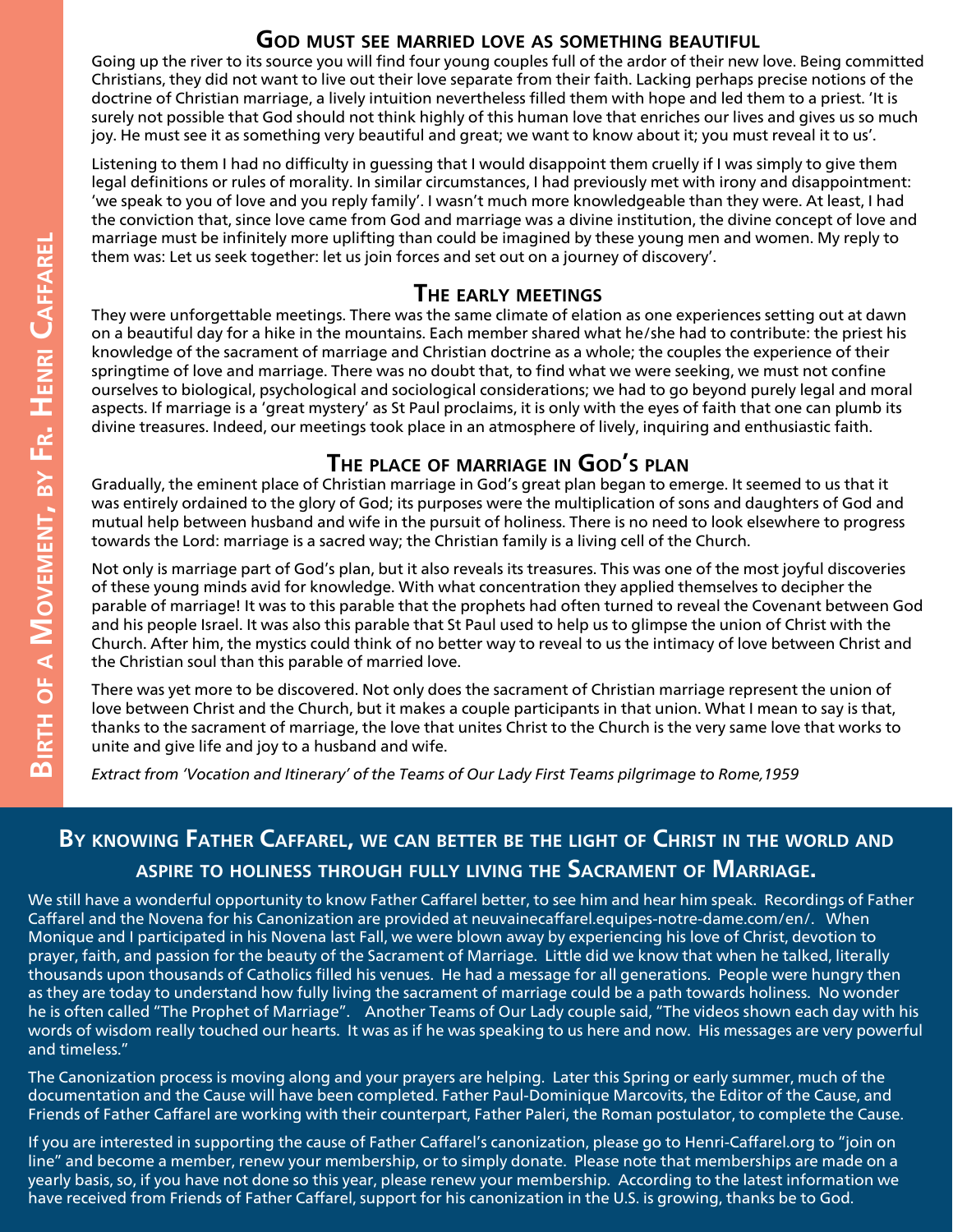## West Province North West

#### West Province College Gathers!

On February 19th the Western Province College Gathering took place at Our Lady of Assumption Church in Turlock, California. Most sectors of the eleven state Western Province were represented. The theme of the Gathering was "Saying 'Yes' – Ours and Mary's Fiat". The Leadership Gathering allowed Region and Sector Couples to personally discuss Teams successes and hardships with each other and an opportunity to network with each other for future Teams growth. Some Topics covered were Sector Teams, New Teams Welcome Celebrations, Sector and Regional Events and Study Topic. Leadership is looking forward to more personal, face to face gatherings in the future, and an outburst of interest in building the Movement! "There are many parts, yet one Body!" 1 Cor 12:20





#### Portland Area Retreat

October 22-23 Retreat Teams from Portland A & B Sectors. These Teams opened up their retreat to Team Couples in the Northwest Region as well as couples not in Teams interested in a marriage retreat. The theme was: Fidelity, Fruitfulness and Family Prayer: a recipe for marriage. Bishop Liam Carry of the Diocese of Baker celebrated Mass for the group, and Fr. Ryan Simas of Providence, Rhode Island was the Retreat Master.

#### Western Regional Day

With a wonderful turnout, John & Nichole Sablan were guest speakers covering "The Pursuit of Happiness" and "Mass in Marriage". The morning began with Mass and Installation of the newest sector couple – Abner & Evelyn Aguilar, Whitter CA Sector. The day was such a success, the Sablans were invited to the Fresno Sector Retreat in



person retreat to be held March 5th in Three Rivers, California. Thank you to Tony & Karyn Alamo, Western Regional Couple, and Mike and Camille Popp, Fresno Sector Couple for planning and hosting the Day at St. Peter Church, Lemoore, California.



#### Meet the West Province Prayer Couple

Did you know that every time there is a Province Event a Prayer Couple is praying for the event to give Glory to God, to be successful, and to accomplish the goals of the Teams of Our Lady Movement – to bring couples closer the Christ!

Meet Gail and Jim Santos, the West Province Prayer Couple. Gail and Jim have been in Teams since 2015 on Fresno Sector CA, Hanford Team 13. Both have been active in their parish ministries as Sacristan, Eucharistic Adoration Guardians, Deliverance Ministry and Prayer Group. About Teams they say "When everyone is together, its such great support! Pray together, that's where the real power is!!" The Santos' live with their two dogs, one cat, with recent additions of son Greg and grandson Evan and their dog. Together they have six adult children and eight grandchildren.

Thank you Gail and Jim for keeping the West Province covered in Prayer!!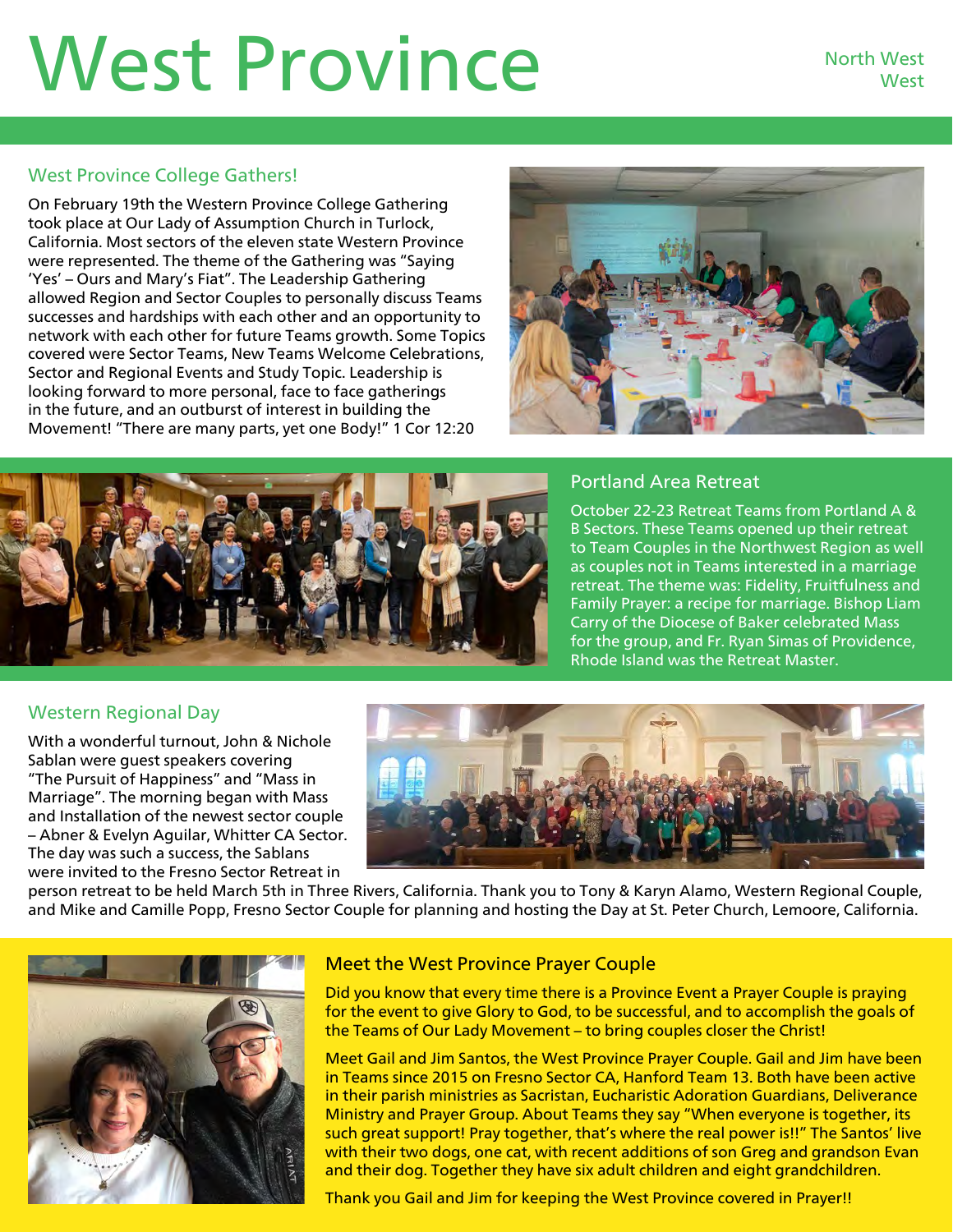## East Province Costal | Lake Erie

Metro (NY) | Mid-Atlantic New England

#### Costal Region hosts Regional Colleges

The gatherings consisted of the Regional Couple, their Sector Couples and the RCs from each team. Because of the size of the Region, they split the College into two parts.

Each began with Mass and the day's agenda included: a stirring keynote address from Fr. Stephen Vaccaro on the Annunciation's "Do Not Be Afraid" (Luke 1:30); talks on the Teams' leadership structure, the Mission of Teams, Insights from Father Caffarel; small group discussions; and sector breakout sessions. Zooming in were Greg and Melanie Gehrt, the NTWC Coordinators and TJ and Ellen Holt, the Super Regional Couple. Each of the endeavors were highlighted by a couple in short presentations.

Ted and Jackie Stephens commented, "We enjoyed being in a faith



filled environment with our fellow RC's. The day exceeded our unknown expectations. Sharing requires a look into oneself and perhaps peeling away a layer or two…We came away with a better appreciation of an RC. We are 'juiced' to share with our team, in particular, why we need to work on endeavors."

Joe Serio said, "I think from an organizational standpoint, it was interesting to understand [how Teams]…is structured geographically. I also thought going through the Responsible Couples binder was good to see what should be in there and how it should be organized. I thought having [Father Vaccaro's] talk in the beginning of the event was well done because he said many things that stood out to me…Some other things I found interesting was a point made that the Responsible Couple is to feed the world, spread the word and really expected to help grow and create more Teams. I thought the entire event was well done, and I thank everyone that participated to put this together. I thought the role play was good and is really the basis [why] we joined [Teams]…to bring you and your spouse closer to Christ."

#### NTWC comes to the East Province

The Mid-Atlantic Region hosted the first East Province New Teams Welcome Celebration (NTWC) on March 26, 2022 at Holy Family Seminary in Silver Spring, Maryland. The energetic NTWC presenting team showed us how Teams supports marriages through talks and interactive experiences. Father John Dillon, in his homily, recounted working with and marrying young couples, and that the key lay in a comment made by his uncle on their 50th wedding anniversary, "It only gets better!" Kudos to Eva St. Clair and Ernie Tedeschi, the coordinating couple, who sparked the excitement and kept things moving through a highly organized day of information and fun. The following comments from the attendees capture some highlights:

[This experience] "…made me feel energized about Teams and blessed that I am part of something this special." "Childcare was key. Our son shared with us his experience of sharing highs and lows. I'm grateful for the children experiencing it outside of family life." "We appreciated the deep dive into the endeavors.'

"It was amazing to hold a team meeting with people I don't know and yet everyone seemed comfortable and knew what they were doing." "My favorite part was the opportunity to have a sit-down with my spouse."

"I appreciated hearing about the larger Team movement."

" Children program - EXCELLENT! MANY THANKS!"

"I came away grounded in what Teams is."

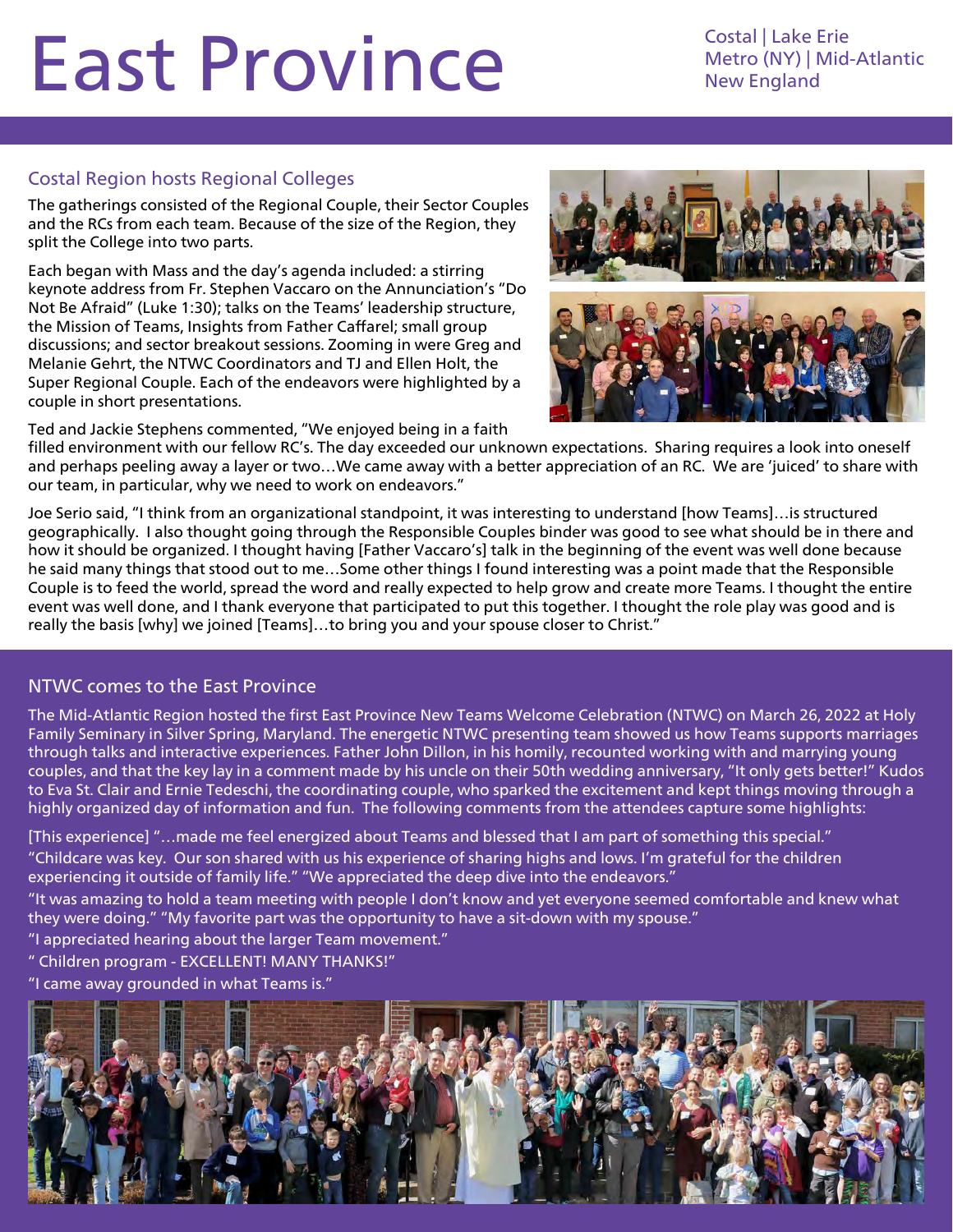## North Province Central Lake Michigan





#### Great Retreats Focusing on Endeavors, led by Team Couple Deacon Ben and Jennine Seitz

The Fargo-Moorhead Sector, part of the North Central Region, in the Northern Province is blessed to have a couple, who are using their gifts, and SHARING their gifts in leading Couple Retreats.

Deacon Ben and Jennine Seitz joined Teams of Our Lady in 2019. At the time, Ben was in formation in the Permanent Deaconate Program. Last year, and now again this year, they have planned Couple Retreats for Teams Couples, and this year, 3 different weekends were offered: November 2021, and January, and February 2022. The Retreats were held at the Franciscan Retreat Center in Hankinson, ND, about 60 miles South of Fargo, ND. It is a beautiful setting in a warm and inviting Convent.

The theme of the retreat focused on understanding the true meaning of each of the Endeavors and resolving to adopt them into our daily lives. Deacon Ben and Jennine gave lively talks, with couple time for conjugal prayer, discussion, and sit-downs. Fr. Bill Gerlach, Team 5 Chaplain, was able to join us on Saturday morning, celebrating Mass and fellowship/ lunch afterwards. Deacon Ben and Jennine led Morning and Evening Prayer, with Evening Rosary and Eucharistic Adoration.

It was truly a gift of Married Spirituality, delving deeper into the Endeavors, Conjugal Prayer, and fellowship with other Team Couples.

On a rating scale, 1-10, we gave this weekend a 10+!

Toledo 3, Midwest Region, celebrated an in person retreat in early December 2021. We were reminded how important it is for us! As we brainstormed together at the end, we came up with this list of benefits of a Team retreat:

- Feeling more relaxed
- Easier to sense presence of God in each other
- Timelessness, not needing to rush onto the next thing
- More flexibility in talk on DVD, we could pause and take a break to discuss
- Opportunity to dive deeper in a topic
- Learn interesting things about each other
- Strengthen the bond of team

While it is challenging to carve out a weekend (or part of a weekend away, it is time well spent!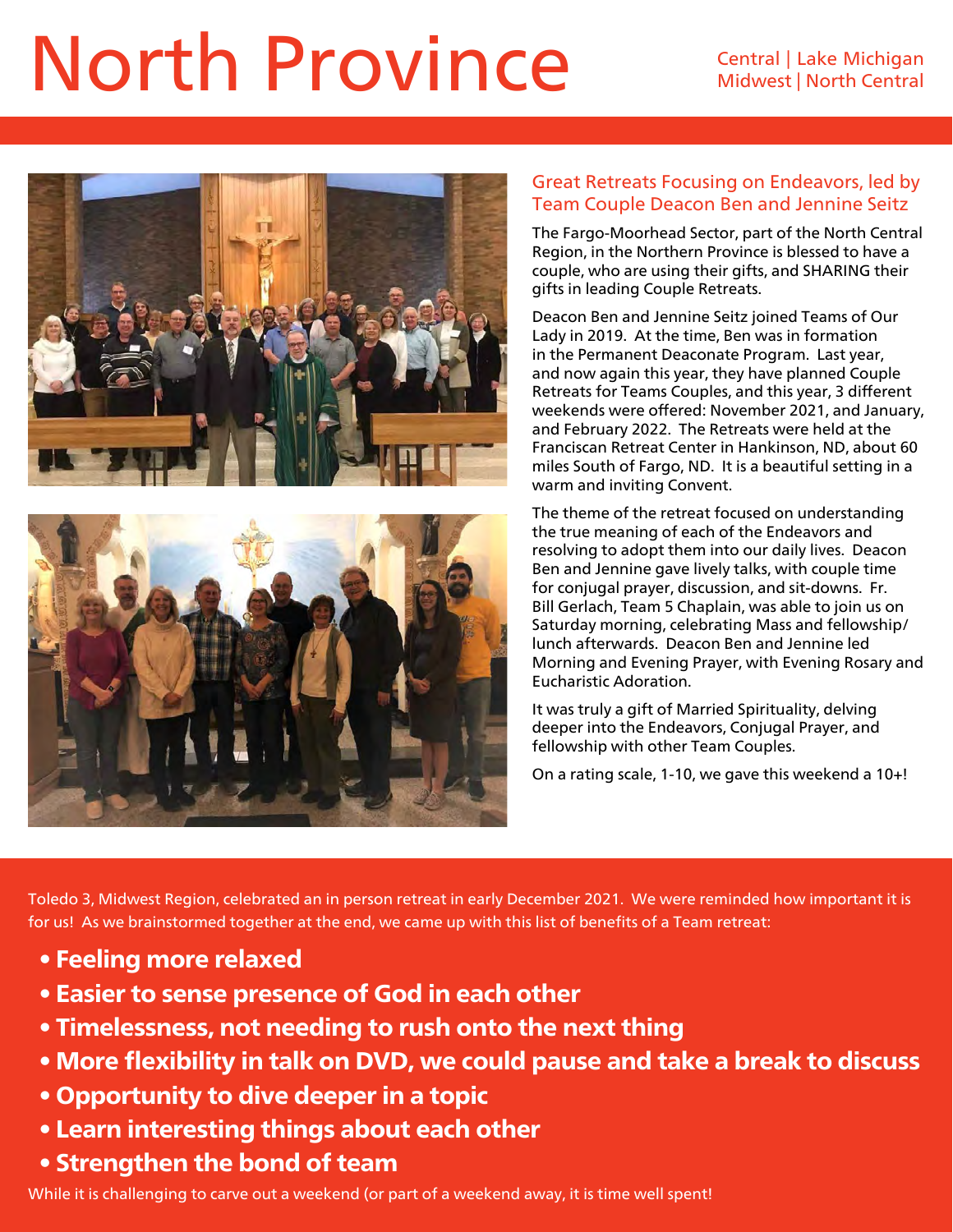## South Province West TX/New Mexico

North TX/Oklahoma | East TX Louisiana/Arkansas | Southeast

#### Southeast Regional College



Our first Southeast Regional College was held on February 26, 2022. Although we had to hold it virtually instead of in person, we had about 20 couples including RC's and Sector Couples attend throughout the day. It was a day meeting other couples, hearing some of the history of the start of some of our teams, the exchange of information, learning about the website, job descriptions of RC's and Sector Couples, forms available for reports, what is a Sector Team and who makes it up and why it is important, breakout sessions where RC's talked with their Sector Couples, and non-Sector RC's spoke to the Regional Couple, and another breakout session that included conversation between Sector Couples to exchange ideas and support each other as well as all the other couples time to share with the Regional Couple their ideas and support, and we also had an overview of the Endeavors and their importance and where information can be found.

New Team - Another team in the Hillsborough, FL Sector has finished Piloting. South Tampa, FL 04 held their Commitment Ceremony March 12, 2022. Welcome to Teams of Our Lady!!

From left to right: Fr. Connor Penn(Spiritual Counselor), Evan & Christine Wuthrick, Emily & George Fisher, Tyler & Brittany Yonge, Melissa & Joe Doenges, First Responsible Couple for their team, Wendy & Matt Swezey, Lori & Tony Martinez, Abby & Clay McEntire, and Kitty & Tim Whitehurst, Pilot Couple.





#### New Sector Couple

Bill and Theresa Jardine were installed by East Tex Regional Couple Steve and Lori Hesse as the second Sector Couple in January 2022.

Pictures left to right.

Steve and Lori Hesse, Father Wayne Ly, Bill and Theresa Jardine along with Mark and Theresa Roseland, the other Sector Couple in Kingwood.



Meyers, FL Sector Meeting

Miami FL #3 attends movie night